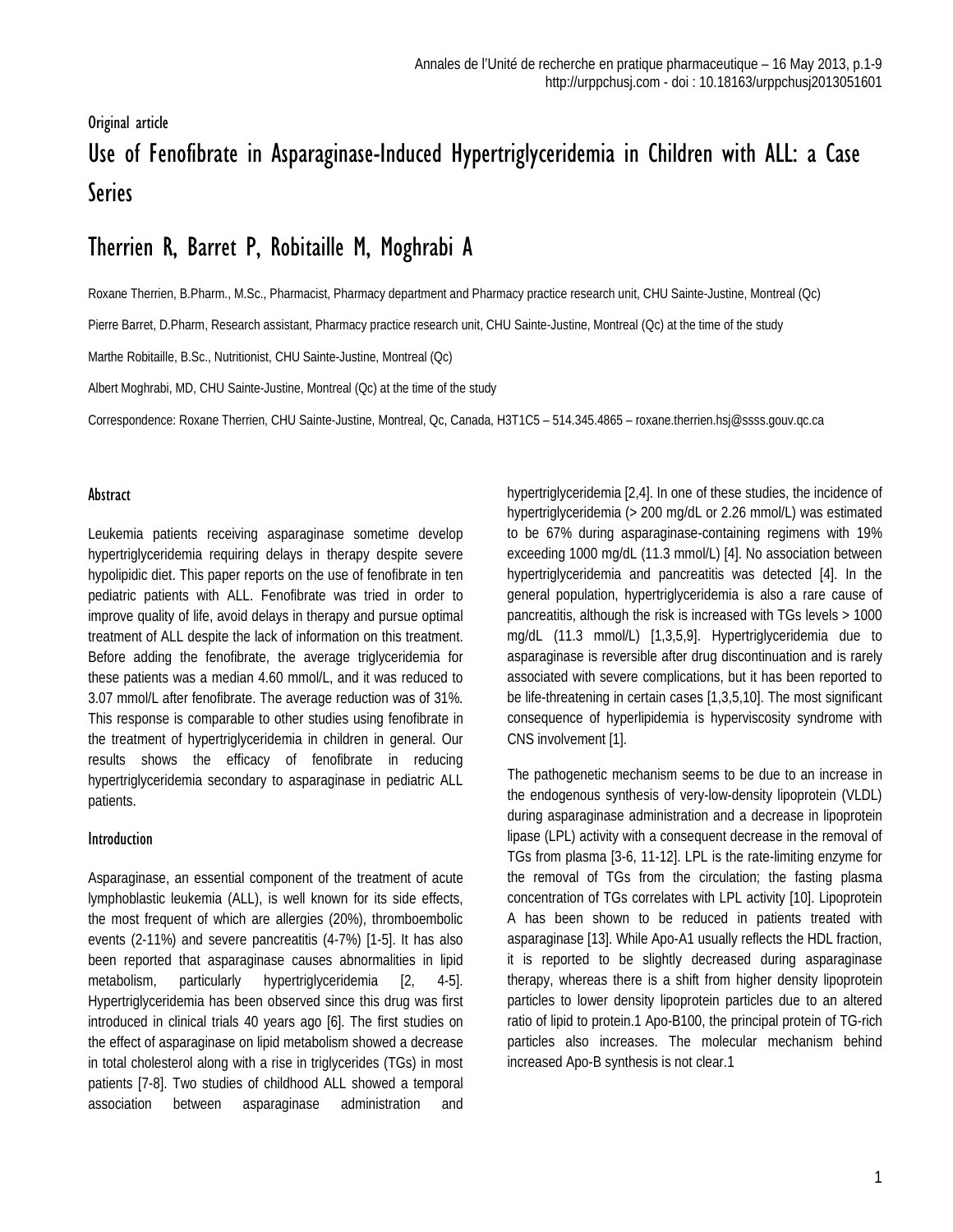In addition to the effects of asparaginase on lipid metabolism, both the diagnosis of ALL and the use of other chemotherapeutic agents, notably corticosteroids, have been associated with alterations in lipid synthesis and clearance [4-5,12,14]. During treatment with corticosteroids, an extensive production of TG-rich lipoproteins occurs [11-12]. On the other hand, corticosteroid treatment results in increased LPL activity, which is thought to be sufficient to prevent extreme hypertriglyceridemia in patients treated with corticosteroids alone [11].

Treatment of hypertriglyceridemia secondary to asparaginase ranges from simple follow-up and dietary restrictions to lipid pheresis and drug discontinuation [3,14]. Plasmapheresis has also been used to treat very severe cases of hypertriglyceridemia (up to 5620 mg/dL or 63.5 mmol/L) secondary to asparaginase [1,3]. The use of bezafibrate has been reported in a severe case of hypertriglyceridemia associated with a cerebral sinus occlusion in a teenage boy who received PEG-asparaginase for the treatment of ALL [10]. Reports on the use of hypolipemic medication are otherwise rare in this particular situation. Given the serious nature of ALL and the important value of asparaginase in its treatment, delays and changes in the antileukemic regimen need to be minimized [14]. It is, therefore, important to identify therapeutic options to treat this complication of asparaginase.

The use of fibrates is the mainstay treatment of hypertriglyceridemia. Fibrates can reduce plasma TGs levels by up to 50% and raise HDL-C concentrations by as much as 20% [9]. Fibrate therapy is generally very well tolerated [9,15]. The most frequently reported adverse reactions have been gastrointestinal disturbances, which account for approximately one-half of the adverse effects. Other common reactions include headache, muscle pain and rash [15]. Published reports of hepatitis or myositis have been very rare [9,15]. The use of fibrates as prophylaxis against pancreatitis when plasma TGs exceed 10 mmol/L is well established [9]. The major effect of fenofibrate is the enhancement of TG-rich lipoprotein catabolism by increasing lipoprotein lipase activity. Fenofibrate is then a logical option considering that asparaginase probably decreases lipoprotein lipase activity. In addition, fenofibrate appears to decrease cholesterol biosynthesis, which may in turn enhance LDL clearance through increased hepatic LDL receptor activity [15]. As with other lipid-regulating drugs, fenofibrate therapy should only be instituted after dietary restrictions and other nonpharmacologic interventions have been proven inadequate for controlling lipid abnormalities [15]. In clinical studies of patients with type IIa hypercholesterolemia, fenofibrate consistently reduced total plasma TG levels by 16% to 34% after two to six months of treatment [15]. In a large multicenter study of

hyperlipoproteinemia type IIa and IIb, a six-month treatment with fenofibrate reduced total TGs by 38% [15].

In our cohort of patients with ALL, hypertriglyceridemia has caused delays in asparaginase administration. During asparaginase therapy, patients experienced fatigue and tiredeness and needed to come to the hospital more frequently. Delay in treatment because of hypertriglyceridemia is not desirable. Therefore, we decided to try fenofibrate to improve their quality of life and pursue an optimal treatment of ALL in pediatric patients.

## **Methods**

Review of fenofibrate and asparaginase utilization

An electronic pharmacy file search was conducted to find all the patients who started fenofibrate and asparaginase between July 1st, 2004, and May 30th, 2008. While the exact starting date of fenobibrate was known, the end of treatment date was unknown because it was not documented by the community pharmacy. For all patients, fenofibrate was stopped after asparaginase was stopped.

Retrospective data collection (age, weight, sex, ALL protocol, asparaginase doses, TGs, concomittant medications, side effects, diet) was carried out using patient files and electronic records. TG values did not necessarily correspond to fasting values. TG levels were routinely dosed on all patients receiving asparaginase. Treatment was held if the TG level was > 1000 mg/dL (11 mmol/L), considering the higher risk of pancreatitis with TG levels above that value. Patients were all treated according to the Dana-Farber Cancer Consortium protocols for pediatric ALL. Between 2000 and 2005, DFCI00001 protocol was used, with *Escherichia coli* asparaginase administered every week for a total of 30 doses during the intensification phase. Between 2005 and 2008, DFCI05001 protocol was used with asparaginase administration randomized to 30 doses of *Escherichia coli* asparaginase every week or to 15 doses of PEG-asparaginase every two weeks during the consolidation II phase. Erwinia asparaginase was not available at the time of the study.

The impact of the timing, dose and type of corticosteroids on TG levels was evaluated. The proportion of TG levels was compared with Fishers' exact test and the median TG values were compared with a Mann-Whitney.

#### **Results**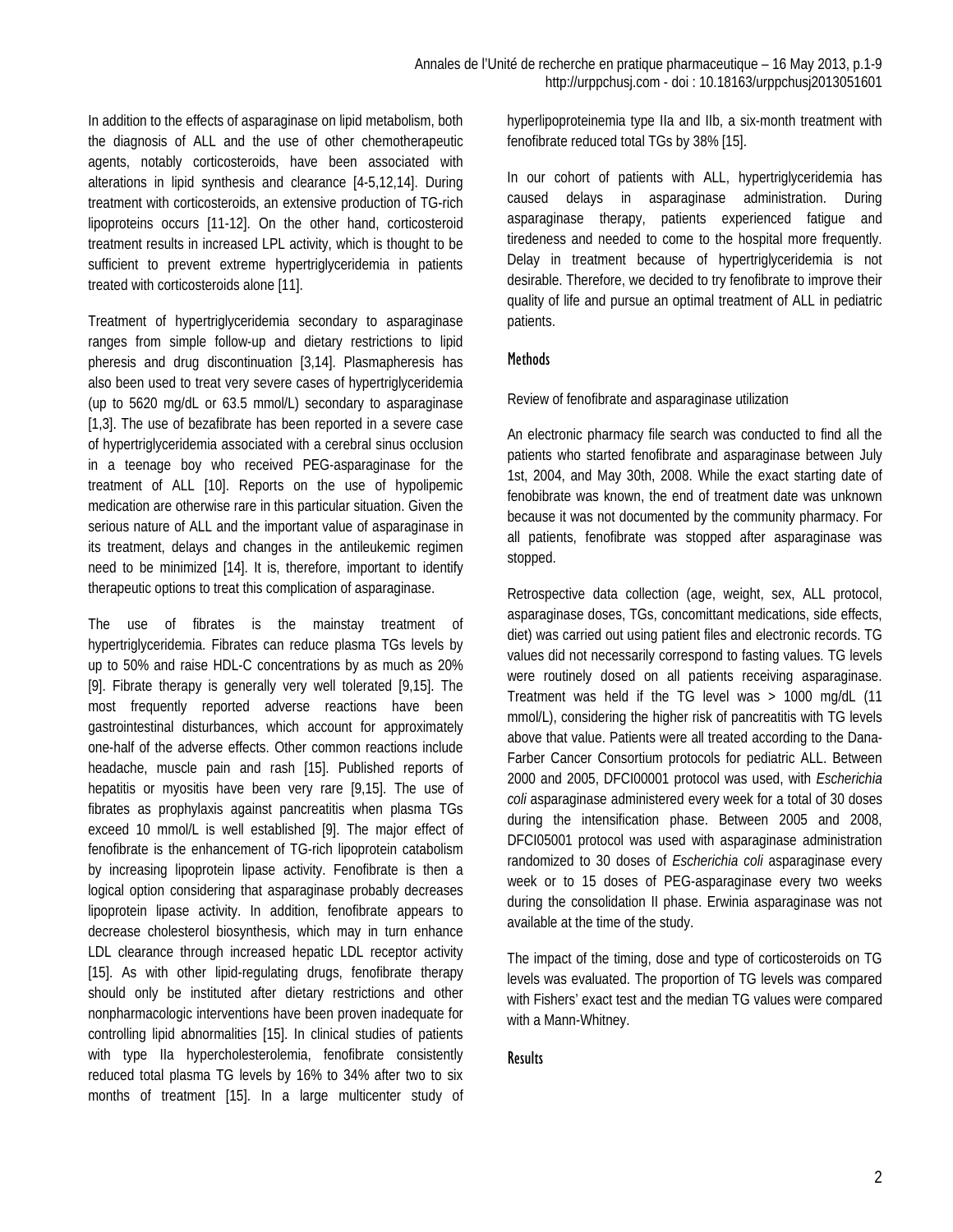Ten ALL patients receiving fenofibrate for asparaginase-induced hypertriglyceridemia were included. Three of these patients were girls. The average age was ten years (range: 1-18).

#### Asparaginase administration

**Table I** presents the ALL protocol, asparaginase doses, serum TGs levels and the timing of the introduction of fenofibrate for each patient. Three patients were on DFCI00001 protocol (1,2 and 3) and seven on DFCI05001 protocol. According to these protocols the recurrence risk was considered standard for two patients (2 and 5), high for seven patients (1,3,6,7,8,9,10) and very high for one patient (4). Six patients (1, 2, 3, 8, 9, 10) received *Escherichia coli* asparaginase and four patients (4, 5, 6, 7) received PEG-asparaginase.

Ten doses of asparaginase were given in five patients even though TGs were > 11 mmol/L. Patients received all their doses over an average in of 33 weeks. A total of 47% of asparaginase doses were given before the addition of fenofibrate and 53% after. On average, fenofibrate was added at the 13th week of treatment with asparaginase. Two patients changed from *Escherichia coli* asparaginase to PEG-asparaginase because of allergy (patient 1 had a local reaction consisting of redness and soreness for two doses in a row. Patient 9 had an anaphylactic reaction.

#### Fenofibrate administration

**Table II** presents the fenofibrate doses. The average dose used was 3.7 mg/kg/day (range: 1.3-7.6) in micronized or microcoated formulation. The average dose used for patients younger than 12 years old (n=5 patients), was 5.1 mg/kg/day (range 2.4-7.6). Compliance with treatment could not be evaluated. No severe side effects were reported.

**Table III** presents the efficacy of fenofibrate in lowering TG levels. Before the addition of fenofibrate, the median triglyceridemia was 4.60 mmol/L. After the addition of fenofibrate, the average TG decreased to a median 3.07 mmol/L. The average reduction in the median TG levels was of 31%. Twenty-three doses of asparaginase were delayed because of hypertriglyceridemia before the addition of fenofibrate compared to only eight doses after.

## Diet

Patient 1 was put on a very severe low-lipid diet of 6 g of lipids per day for two months before fenofibrate was initiated. The patient had to be put on tube-feeding and a Tolerex® solution (0.2g of carthame oil/100 ml) for two and a half months (starting one and a half months before fenofibrate) because of weight loss related to the diet. While on tube-feeding, he was allowed three additional grams of lipids per day. Three weeks after fenofibrate was started, the lipid allowance was raised to 15 g per day. The patient was highly compliant with the diet. Patient 2, started a low-lipid diet at the same time as he started taking fenofibrate. He was restricted to 6 to 8 g of lipids per day during the weeks of prednisone and 10 to 16 g for the other weeks. This patient was also compliant with his diet. Three patients (4, 5, 9) were put on a low-lipid diet where the quantity of allowed lipids was not found. Patient 4, eight days before starting fenofibrate; Patient 5, seven days before starting fenofibrate; and Patient 9 on the same day as fenofibrate was started. No data were found on the diets of four patients (3, 6, 7, 8 and 10).

## Effect of corticosteroids on TG levels

The proportion of TG levels > 11 mmol/L was higher 7 to 13 days after the start of corticosteroids (31/51 TG levels, 91%) than on any other moment in the cycle (20/51, 39%) (Fishers' exact test, p < 0.001). TG values were also higher 7 to 13 days after the start of corticosteroids (median[min-max] 6.49[0.27-24.29] mmol/L) than on any other moment in the cycle (3.07[0.44-38.87]) (Mann Whitney test,  $p < 0.001$ ).

Six patients received high dose dexamethasone (4, 6, 8, 7, 9, 10), two patients received high dose prednisone (1, 3), one patient received low dose dexamethasone (5) and one patient received low dose prednisone (2). No impact of the type (prednisone vs dexamethasone) or of the dose of corticosteroids (high dose vs low dose) was found on TG levels.

## Concomitant medication

Patients also received mercaptopurine 50 mg/m<sup>2</sup> for 14 consecutive days in a 21 days cycle, vincristine 2 mg/m2 every 3 weeks, methotrexate 30 mg/m2 every week (for patients deemed at a standard recurrence risk) or doxorubicine 30 mg/m2 with dexrazozane 300 mg/m2 every 3 weeks (for patients deemed at a high recurrence risk). Patients that received asparaginase with the DCFI0001 protocol were randomized to receiving either dexamethasone (6 mg/m2 for standard risk and 18 mg/m2 for high risk) or prednisone (40 mg/m2 for standard risk and 120 mg/m2 for high risk) for 5 consecutive days every 3 weeks. Patients that received asparaginase with the DFCI05001 protocol received dexamethasone (6 mg/m2 for standard risk and 18 mg/m2 for high risk and very high risk) for 5 consecutive days every 3 weeks.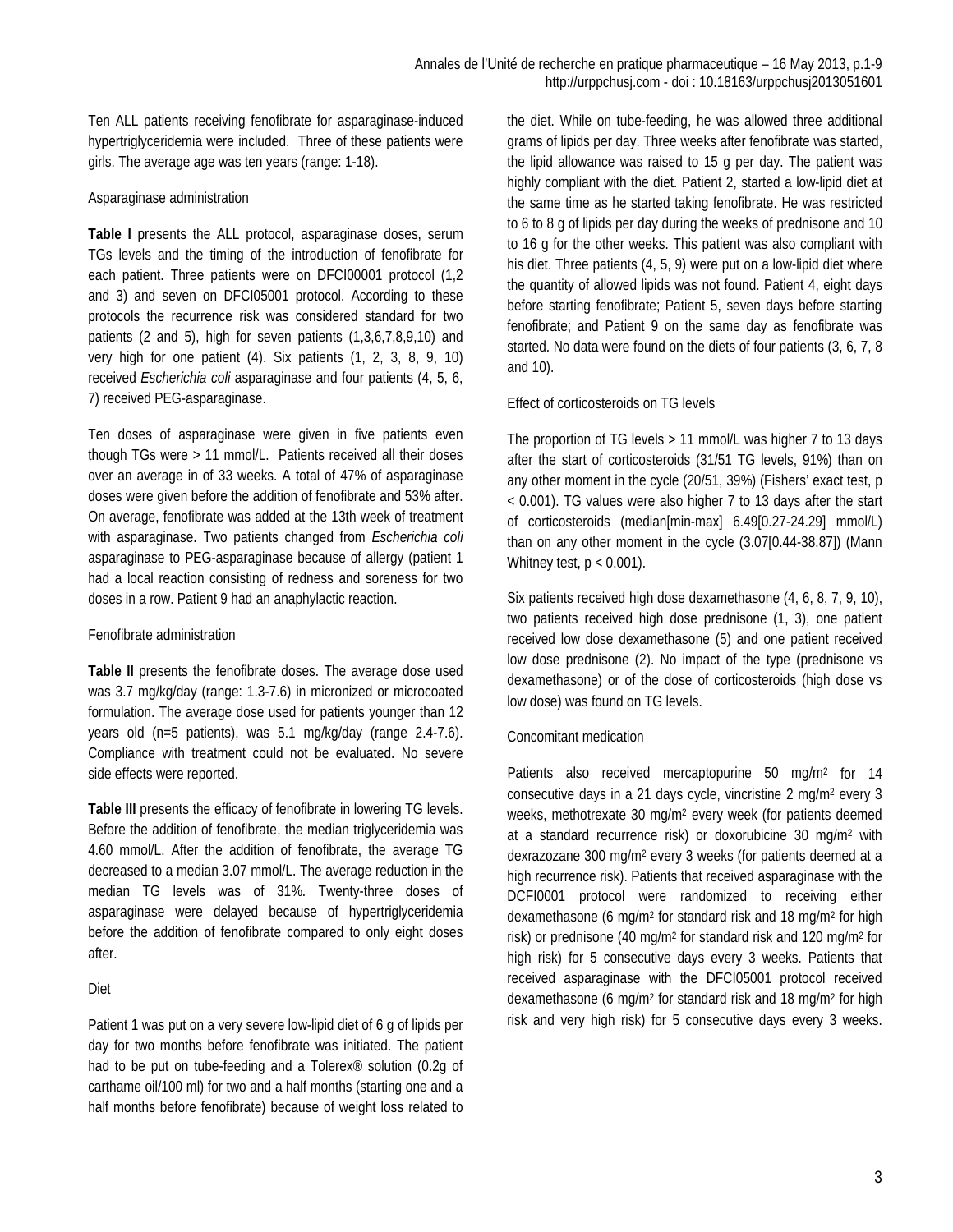**Table I** Asparaginase Administration and Triglycerides levels

|                 | Patient 1                 |                  | Patient 2                 |      | Patient 3                        |      | Patient 4                 |                  | Patient 5                 |      |
|-----------------|---------------------------|------------------|---------------------------|------|----------------------------------|------|---------------------------|------------------|---------------------------|------|
|                 | (n=30 asparaginase doses) |                  | (n=30 asparaginase doses) |      | (n=30 asparaginase doses)        |      | (n=15 asparaginase doses) |                  | (n=15 asparaginase doses) |      |
| Wk              | Asparaginase dose         | TG               | Asparaginase dose         | TG   | Asparaginase dose                | TG   | Asparaginase dose         | TG               | Asparaginase dose         | TG   |
| 1               | 44000 U (E)               | 1.04             | 20500 $U(E)$              | 1.37 | 40250 U (E)                      | 2.01 | 1875 U(P)                 | $\overline{1.7}$ | 1500 $U(P)$               | 0.62 |
| $\overline{2}$  | 44000 U (E)               | 1.30             | 20500 U(E)                | 4.06 | 40250 U (E)                      | 3.63 |                           |                  |                           |      |
| $\mathfrak{Z}$  | 44000 $U(E)$              | 2.13             | $20500$ U(E)              | 0.60 | $\overline{40250}$ U (E)         | 1.35 | 1875 U(P)                 | 3.8              | 1500 U (P)                | 1.20 |
| $\overline{4}$  | 44000 U (E)               | 1.50             | 20800 U(E)                | 1.14 | $40250$ U (E)                    | 1.93 |                           |                  |                           |      |
| $\overline{5}$  | 44000 U (E)               | 5.12             | 20800 U(E)                | 9.04 | 40250 U (E)                      | 7.61 | 1875 U(P)                 | 2.4              | 1500 U (P)                | 6.02 |
| 6               | Cancelled*                | 3.60             | 20800 U(E)                | 1.24 | 40250 U (E)                      | 4.95 |                           |                  |                           |      |
| $\overline{7}$  | 44000 U (E)               | 2.22             | 20800 U(E)                | 1.77 | 40250 U (E)                      | 11.8 | 1800 U(P)                 | $\overline{2.1}$ | 1500 $U(P)$               | 2.18 |
| 8               | 42000 U (E)               | 3.02             | 20800 U(E)                | 10.8 | 40250 U (E)                      | 4.74 |                           |                  |                           |      |
| 9               | 4200 U (P)                | 2.95             | 20800 U(E)                | n/a  | 40000 U (E)                      | 3.96 | 1800 U(P)                 | 11.3             | 1500 U (P)                | 5.12 |
| $10$            | 4200 U (P)                | 2.41             | 20800 U(E)                | 4.11 | 40000 U (E)                      | 10.1 |                           |                  |                           |      |
| 11              | 4200 U (P)                | 9.54             | Cancelled                 | 15   | $\overline{40000 \text{ U}}$ (E) | 8.33 | Cancelled F               | 24               | 1500 U (P)                | 21.9 |
| 12              | 4200 U (P)                | 7.83             | 20800 U(E)                | 0.6  | 40000 U (E)                      | 7.76 | 1800 U(P)                 | 5.7              |                           |      |
| 13              | 4200 U (P)                | 4.0              | 21000 U(E)                | 0.93 | 40000 $U(E)$                     | 10.1 |                           |                  | 1500 U (P)                | 2.4  |
| $\overline{14}$ | 4200 U (P)                | 11.5             | 21000 U(E)                | 2.6  | 40000 $U(E)$                     | 6.97 | 1800 U(P)                 | 5.2              |                           |      |
| 15              | 4200 U (P)                | 13.7             | 21000 U(E)                | 14.7 | 40000 $U(E)$                     | 6.75 |                           |                  | 1500 U (P)                | 1.3  |
| 16              | 4200 U (P)                | 7.5              | 21000 U(E)                | 2.18 | 40000 U (E)                      | 13.3 | 1800 U(P)                 | 8.5              |                           |      |
| $\overline{17}$ | Cancelled                 | 25.1             | 21000 U(E)                | 3.57 | 40000 U (E)                      | 5.39 |                           |                  | Cancelled                 | 16.5 |
| $\overline{18}$ | 4200 U (P)                | 8.79             | Cancelled F               | 23.8 | 40000 U (E)                      | 6.72 | 1800 U(P)                 | 4.8              | 1500 $U(P)$               | 1.49 |
| $\overline{19}$ | 4200 U (P)                | 11.7             | 21000 U(E)                | 1.3  | 40000 U (E)                      | 7.05 |                           |                  |                           |      |
| 20              | 4200 U (P)                | 7.94             | 21000 U(E)                | 0.72 | 40000 U (E)                      | 2.55 | Cancelled                 | 12.9             | Cancelled F               | 18   |
| 21              | Cancelled                 | 14.5             | Cancelled                 | 16.1 | 40000 U (E)                      | 3.30 | 1800 U(P)                 | 2.4              | 1500 $U(P)$               | 0.63 |
| 22              | 4200 U (P)                | 6.7              | 21000 U(E)                | 1.24 | 40000 U (E)                      | 1.47 |                           |                  |                           |      |
| $\overline{23}$ | 4200 U (P)                | 11.2             | 21000 U(E)                | 0.52 | 40000 U (E)                      | 1.29 | 1800 U(P)                 | 1.6              | 1500 U (P)                | 5.4  |
| $\overline{24}$ | Cancelled                 | $\overline{17}$  | 21000 U(E)                | 9.3  | Cancelled F                      | 14.9 |                           |                  |                           |      |
| $\overline{25}$ | Cancelled                 | 14.4             | 21000 U(E)                | 2.6  | 40000 U (E)                      | 0.93 | 1800 U(P)                 | 11.8             | 1500 U (P)                | 1.3  |
| 26              | Cancelled                 | 19.9             | 21000 U(E)                | 2.47 | 40000 U (E)                      | 1.17 |                           |                  |                           |      |
| 27              | Cancelled F               | $\overline{14}$  | Cancelled                 | 21.9 | 40000 U (E)                      | 5.67 | 1800 U(P)                 | 2.99             | 1500 U (P)                | 0.52 |
| $\overline{28}$ | 4200 U (P)                | $\overline{2.6}$ | 21000 U(E)                | 2.6  | $\frac{40000}{1}$ U (E)          | 0.61 |                           |                  |                           |      |
| $\overline{29}$ | 4200 U (P)                | 2.9              | 21000 U(E)                | 0.6  | 40000 U (E)                      | 1.48 | 1800 U(P)                 | 4.41             | 1500 U(P)                 | 3.89 |
| 30              | 4200 U (P)                | 4.5              | 21000 U(E)                | 9.3  | 40000 U (E)                      | 7.39 |                           |                  |                           |      |
| $\overline{31}$ | 4200 U (P)                | $\overline{3.7}$ | 21000 U(E)                | 2.4  | 40000 U (E)                      | 0.80 | 1800 U(P)                 | 1.57             | 1500 U (P)                | 0.80 |
| $\overline{32}$ | 4200 U (P)                | 10.6             | Cancelled*                |      |                                  |      |                           |                  |                           |      |
| 33              | 4200 U (P)                | 8.2              | 21000 U(E)                | 2.0  |                                  |      |                           |                  |                           |      |
| 34              | 4200 U (P)                | 2.9              | 21000 U(E)                | 2.0  |                                  |      |                           |                  |                           |      |
| 35              | 4200 U (P)                | 7.3              | 21000 U(E)                | 2.2  |                                  |      |                           |                  |                           |      |
| $\overline{36}$ | 4200 $U(\overline{P})$    | 1.82             |                           |      |                                  |      |                           |                  |                           |      |
| 37              | 4200 U (P)                | 3.07             |                           |      |                                  |      |                           |                  |                           |      |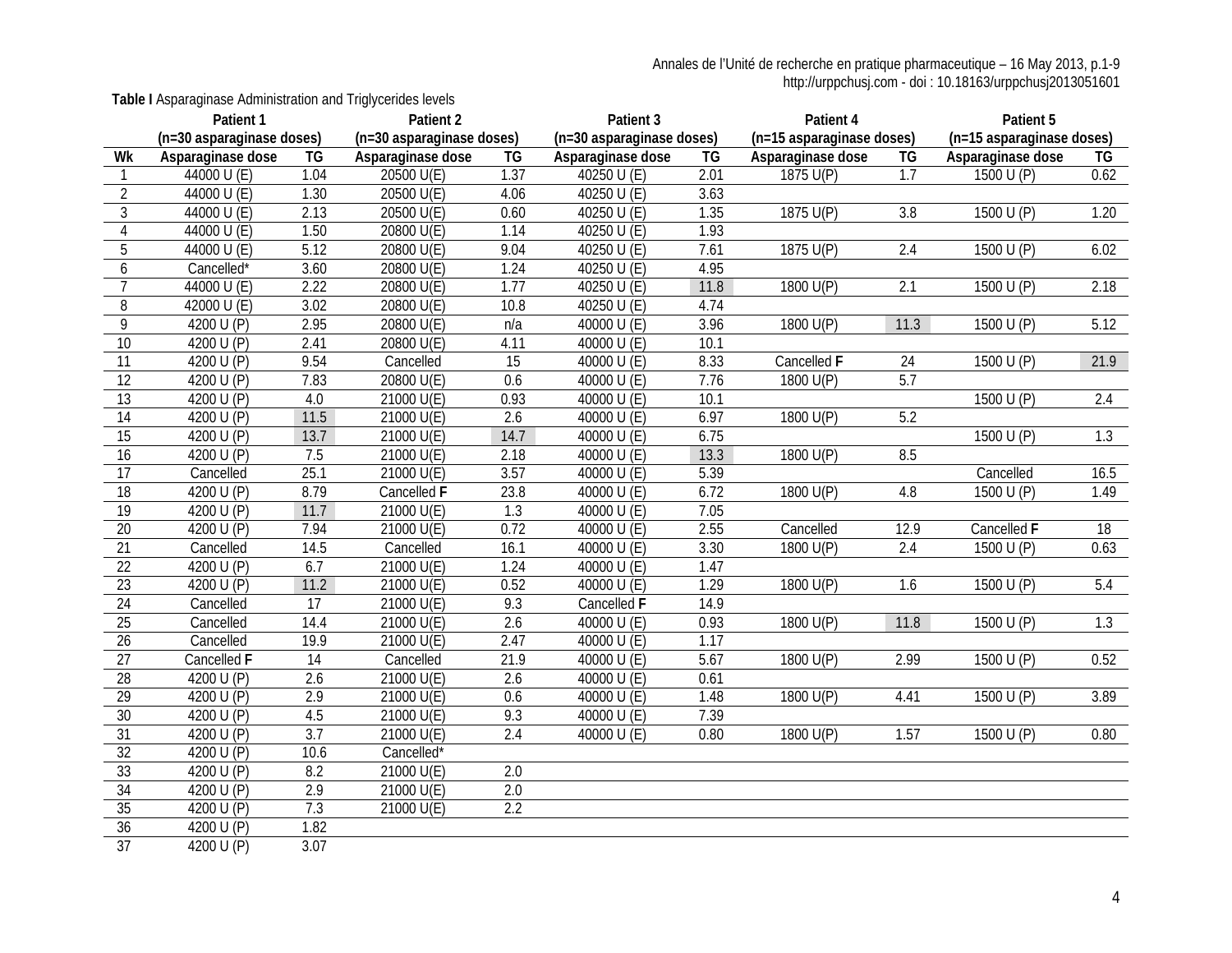**Table I** continued

|                 | Patient 6                 |      | Patient 7                 |                  | Patient 8                             |                  | Patient 9                 |                  | Patient 10                |       |
|-----------------|---------------------------|------|---------------------------|------------------|---------------------------------------|------------------|---------------------------|------------------|---------------------------|-------|
|                 | (n=15 asparaginase doses) |      | (n=15 asparaginase doses) |                  | (n=30 asparaginase doses)             |                  | (n=30 asparaginase doses) |                  | (n=30 asparaginase doses) |       |
| Wk              | Asparaginase dose         | TG   | Asparaginase dose         | TG               | Asparaginase dose                     | TG               | Asparaginase              | TG               | Asparaginase              | TG    |
| $\mathbf{1}$    | 4200 U(P)                 | 1.80 | 1250 U (P)                | 0.78             | 50000 $U(E)$                          | 0.61             | dose<br>26000 U (E)       | 2.29             | dose<br>37500 U (E)       | 1.19  |
| $\overline{2}$  |                           |      |                           |                  | 50000 $U(E)$                          | 3.81             | 26000 U(E)                | 5.54             | 37500 U (E)               | 2.76  |
|                 |                           |      |                           |                  |                                       |                  |                           |                  |                           |       |
| 3               | 4200 U(P)                 | 3.56 | 1250 U $(P)$              | n/a              | 50000 $U(E)$                          | 3.22             | 26000 $U(E)$              | 8.83             | 37000 U (E)               | 3.65  |
| 4               |                           |      |                           |                  | 50000 $U(E)$                          | 3.74             | 26000 U (E)               | 2.45             | 37000 U (E)               | 6.92  |
| 5               | Cancelled F               | 13.9 | 1250 U (P)                | 0.89             | 50000 $U(E)$                          | 5.77             | 26000 U(E)                | 10.4             | Cancelled*                |       |
| 6               | 4200 U(P)                 | 4.9  |                           |                  | Cancelled*                            |                  | Cancelled                 | 23.7             | 38750 U (E)               | 1.85  |
| $\overline{7}$  |                           |      | 1250 U (P)                | 7.29             | 50000 U (E)                           | 1.43             | 27750 U (E)               | 2.08             | 37500 U (E)               | 8.61  |
| 8               | 4200 U(P)                 | 4.5  |                           |                  | Cancelled                             | 14.4             | 27750 U(E)                | 4.15             | 38750 U (E)               | 7.20  |
| 9               |                           |      | 1250 U $(P)$              | 2.57             | 50000 $U(E)$                          | 2.73             | Cancelled F               | 22.1             | Cancelled                 | 13.31 |
| 10              | 4200 U(P)                 | 5.5  |                           |                  | 50000 U (E)                           | 9.0              | 27750 U(E)                | 3.11             | 37000 U (E)               | 2.42  |
| 11              |                           |      | Cancelled                 | 19.5             | Cancelled                             | 12.5             | 27750 U (E)               | 1.82             | Cancelled*                |       |
| $\overline{12}$ | 4200 U(P)                 | 3.17 | 1250 U (P)                | 0.95             | 50000 U (E)                           | 5.6              | 27750 U(E)                | 3.18             | 37500 U (E)               | 2.06  |
| $\overline{13}$ |                           |      |                           |                  | 50000 U (E)                           | 5.21             | 27750 U (E)               | 5.27             | 37000 U (E) F             | 6.22  |
| $\overline{14}$ | 4200 U(P)                 | 0.88 | Cancelled                 | 28.8             | 50000 $U(E)$                          | 3.78             | 27750 U (E)               | 8.60             | Cancelled*                |       |
| $\overline{15}$ |                           |      | 1250 $U(P)$               | 1.61             | 50000 $U(E)$                          | 4.72             | 2575 U(P)                 | 3.48             | Cancelled*                |       |
| 16              | 4200 U(P)                 | 2.56 |                           |                  | 50000 U (E)                           | 7.12             | 2500 U(P)                 | 0.73             | 37000 U (E)               | 1.33  |
| $\overline{17}$ |                           |      | Cancelled                 | 42.9             | Cancelled                             | 18.9             | 2500 U(P)                 | 1.76             | 37000 U (E)               | 3.66  |
| 18              | 4200 U(P)                 | 1.38 | 1250 $U(P)$               | 1.85             | 50000 U (E)                           | 1.41             | 2500 U(P)                 | 0.81             | 37500 U (E)               | 3.96  |
| $\overline{19}$ |                           |      |                           |                  | 50000 $U(E)$                          | 7.41             | 2500 U(P)                 | $\overline{3.5}$ | 37500 U (E)               | 4.78  |
| $\overline{20}$ | 4200 U(P)                 | 2.57 | Cancelled                 | 32.8             | Cancelled F                           | 15.3             | 2500 U(P)                 | 2.86             | 37500 U (E)               | 6.49  |
| 21              |                           |      | 1250 U $(P)$              | $\overline{3.4}$ | 50000 $U(E)$                          | 2.58             | 2500 U(P)                 | 5.75             | 37500 U(E)                | 3.29  |
| $\overline{22}$ | 4200 U(P)                 | 2.93 |                           |                  | 50000 U (E)                           | 5.81             | 2500 U(P)                 | 5.9              | 37500 U (E)               | 4.81  |
| $\overline{23}$ |                           |      | 1250 U (P) F              | 4.02             | 50000 U (E)                           | 10.2             | 2500 U(P)                 | n/a              | 37500 U (E)               | 4.30  |
| 24              | 4200 U(P)                 | 1.57 |                           |                  | $\overline{50000}$ $\overline{U}$ (E) | 4.74             | 2500 U(P)                 | 4.07             | 37500 U (E)               | 3.59  |
| 25              |                           |      | 1275 $U(P)$               | 2.29             | 50000 $U(E)$                          | 6.72             | Cancelled                 | 19.1             | 37500 U (E)               | 3.61  |
| 26              | 4200 U(P)                 | 2.13 |                           |                  | 50000 $U(E)$                          | 7.67             | 2500 U(P)                 | 7.31             | 37500 U (E)               | 5.18  |
| 27              |                           |      | 1275 U (P)                | 1.14             | Cancelled                             | 16.1             | 2500 U(P)                 | 4.75             | 37500 U (E)               | 3.22  |
| 28              | 4200 U(P)                 | 2.53 |                           |                  | $50000 \text{ U}$ (E)                 | 2.31             | $2500$ U(P)               | 6.51             | 37500 U (E)               | 2.79  |
| $\overline{29}$ |                           |      | Cancelled                 | 23.7             | 50000 U (E)                           | 2.97             | 2500 U(P)                 | 3.64             | 37500 U (E)               | 3.23  |
| 30              | 4200 U(P)                 | 4.34 | 1300 U (P)                | 3.27             | Cancelled                             | 13.0             | 2500 U(P)                 | 2.11             | 37500 U (E)               | 1.35  |
| 31              |                           |      |                           |                  | 50000 U(E)                            | 2.75             | $2500$ U(P)               | 5.28             | 37500 U (E)               | 2.19  |
| 32              |                           |      | 1300 U $(P)$              | 0.4              | 50000 $U(E)$                          | $\overline{1.8}$ | 2500 U(P)                 | 5.64             | 37500 U (E)               | 4.72  |
| 33              |                           |      |                           |                  | 50000 U (E)                           | 4.66             | 2500 U(P)                 | 1.67             | 37500 U (E)               | 2.23  |
| 34              |                           |      | 1300 U (P)                | 0.94             | $50000 \text{ U}$ (E)                 | 6.73             |                           |                  | 37500 U (E)               | 3.23  |
| 35              |                           |      |                           |                  | 50000 U (E)                           | 6.12             |                           |                  | 37500 U (E)               | 2.52  |
| 36              |                           |      |                           |                  | 50000 U (E)                           | 7.59             |                           |                  |                           |       |
| 37              |                           |      |                           |                  | 50000 U (E)                           | 7.78             |                           |                  |                           |       |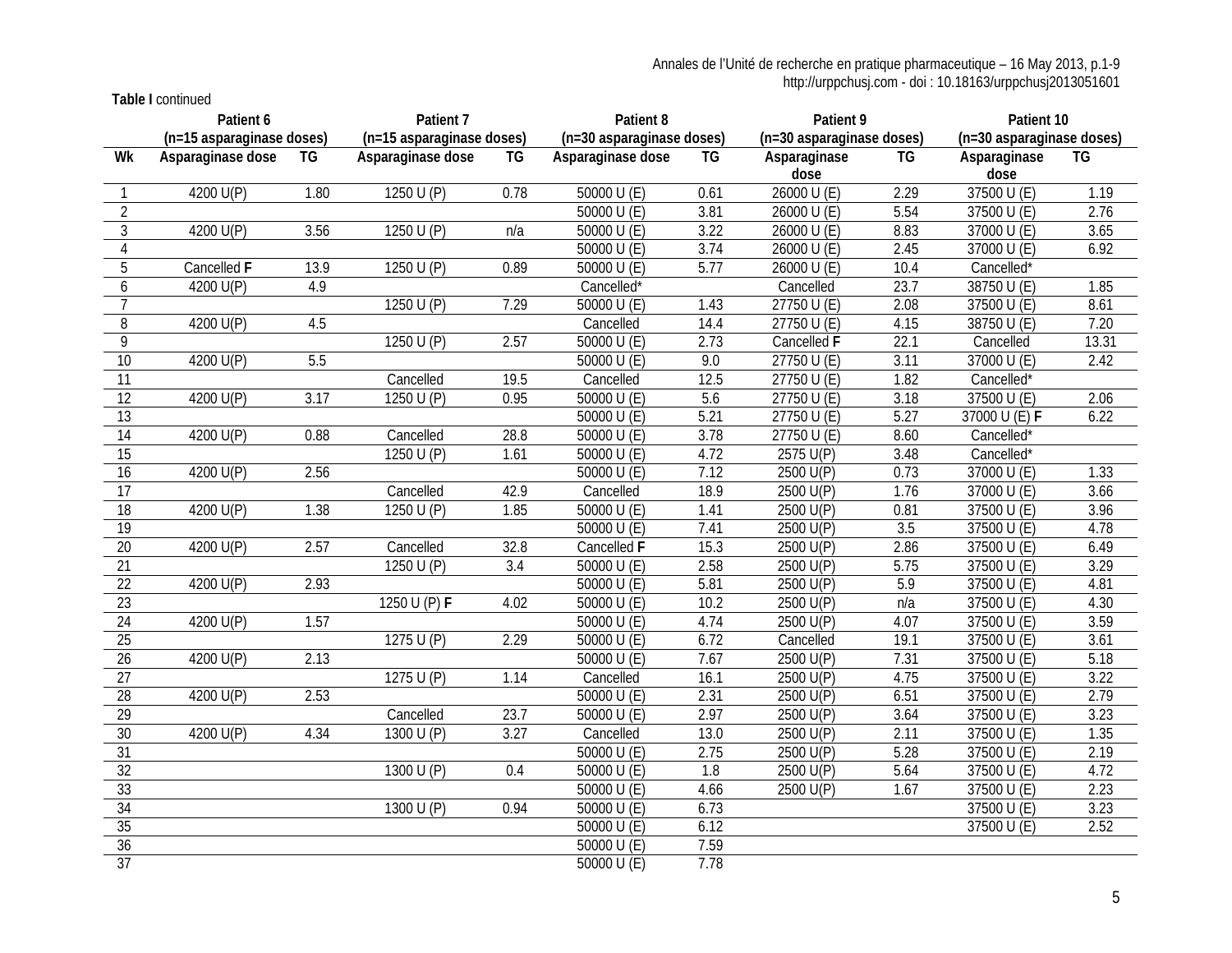| Table I Legend                                       |  |  |  |  |  |  |
|------------------------------------------------------|--|--|--|--|--|--|
| $*$ = asparaginase cancelled for a reason other than |  |  |  |  |  |  |
| hypertriglyceridemia                                 |  |  |  |  |  |  |
| $n/a = not available$                                |  |  |  |  |  |  |
| $x =$ asparaginase given even if TG >11 mmol/L       |  |  |  |  |  |  |
| $F =$ Start of fenofibrate                           |  |  |  |  |  |  |
| $(P)$ = PEG-asparaginase                             |  |  |  |  |  |  |
| $(E) = e$ .coli asparaginase                         |  |  |  |  |  |  |
| $TG = triglyceride levels in mmol/L$                 |  |  |  |  |  |  |

codeine. Patient 3 received no other medication. Patient 4 received codeine, methotrimeprazine and mineral oil. Patient 5 received codeine and mineral oil. Patient 6 received docusate, famciclovir, insuline, lorazepam, pyridoxine and ranitidine. Patient 7 received dimenhydrinate, mineral oil, potassium and ranitidine. Patient 8 received amlodipine, amitriptyline, codeine, docusate, hydromorphone, lactulose, lorazepam, metronidazole, morphine, nabilone, naproxen and posaconazole. Patient 9 received amitriptyline, clarithromycine, codeine, docusate, fluconazole, gabapentine, lactulose, lorazepam, morphine and oseltamivir.

| <b>Patients</b> | Sex    | Age     | Weight | <b>Fenofibrate Posology</b>                            | <b>Fenofibrate Dose</b> |
|-----------------|--------|---------|--------|--------------------------------------------------------|-------------------------|
|                 |        | (vears) | (kg)   |                                                        | (mg/kg/day)             |
|                 | Male   | 18      | 56     | 160 mg PO once a day (microcoated)                     | 2.9                     |
|                 | Male   | 6       | 21.4   | 100 mg PO once a day (microcoated)                     | 4.7                     |
|                 | Female | 14      | 50.9   | 160 mg PO once a day (microcoated)                     | 3.1                     |
|                 | Male   | 5       | 17.7   | 100 mg PO once a day (microcoated)                     | 5.6                     |
| 5               | Male   |         | 14.8   | 100 mg PO once a day (microcoated)                     | 6.8                     |
|                 | Female | 13      | 63     | 160 mg PO once a day (microcoated)                     | 2.5                     |
|                 | Male   |         | 13.2   | 100 mg PO once a day (microcoated)                     | 7.6                     |
| 8               | Male   | 16      | 78.5   | 160 mg PO once a day (microcoated) X 2 months          |                         |
|                 |        |         |        | 100 mg PO once a day (microcoated) X 1 month           | 1.3                     |
|                 |        |         |        | 200 mg PO once a day (micronized)                      | 2.6                     |
| Q               | Female | 11      | 28.4   | 100 mg PO once a day X 3 months (microcoated) and then | 3.5                     |
|                 |        |         |        | 67 mg PO once a day (micronized)                       | 2.4                     |
| 10              | Male   | 14      | 48.9   | 160 mg PO once a day (microcoated)                     | 3.3                     |

## **Table II** Fenofibrate Doses

#### Table III. Efficacy of Fenofibrate on Triglyceridemia

| <b>Patients</b> | $\overline{ }$ | ັ<br>Before the addition of fenofibrate |              | After the addition of fenofibrate | Variation              |
|-----------------|----------------|-----------------------------------------|--------------|-----------------------------------|------------------------|
|                 | <b>Doses</b>   | <b>Median TG</b>                        | <b>Doses</b> | Median TG                         | Variation on median TG |
|                 | (n)            | (mmol/L)                                | (n)          | (mmol/L)                          | (%)                    |
|                 | 25             | 7.50                                    |              | 3.70                              | $-50.67$               |
|                 | 17             | 2.60                                    | 16           | 2.30                              | $-11.54$               |
|                 | 24             | 6.06                                    |              | 1.17                              | $-80.68$               |
|                 |                | 3.10                                    |              | 4.80                              | $+54.84$               |
|                 |                | 2.40                                    |              | 1.05                              | $-56.25$               |
|                 |                | 3.56                                    | 13           | 2.57                              | $-27.81$               |
|                 | 13             | 3.40                                    |              | 1.72                              | $-49.56$               |
|                 | 19             | 5.21                                    |              | 6.12                              | $+17.47$               |
|                 |                | 5.54                                    | 23           | 3.64                              | $-34.30$               |
| 10              |                | 6.65                                    | 19           | 3.59                              | $-1.64$                |

TG = triglyceride levels in mmol/L

Patients also received a multitude of other medication during asparaginase therapy, that was not required by the protocol and that we list here for completion. All patients received either trimethoprim/sulfamethoxazole or inhaled pentamidine for pneumocystis jiroveci prophylaxis. Patient 1 received amitriptyline, dimenhydrinate, fluconazole, metoclopramide, morphine, ranitidine and zopiclone. Patient 2 received amitriptyline and

Patient 10 received amlodipine, clobazam, diphenhydramine, docusate, enoxaparin, lansoprazole, magnesium and pyridoxine.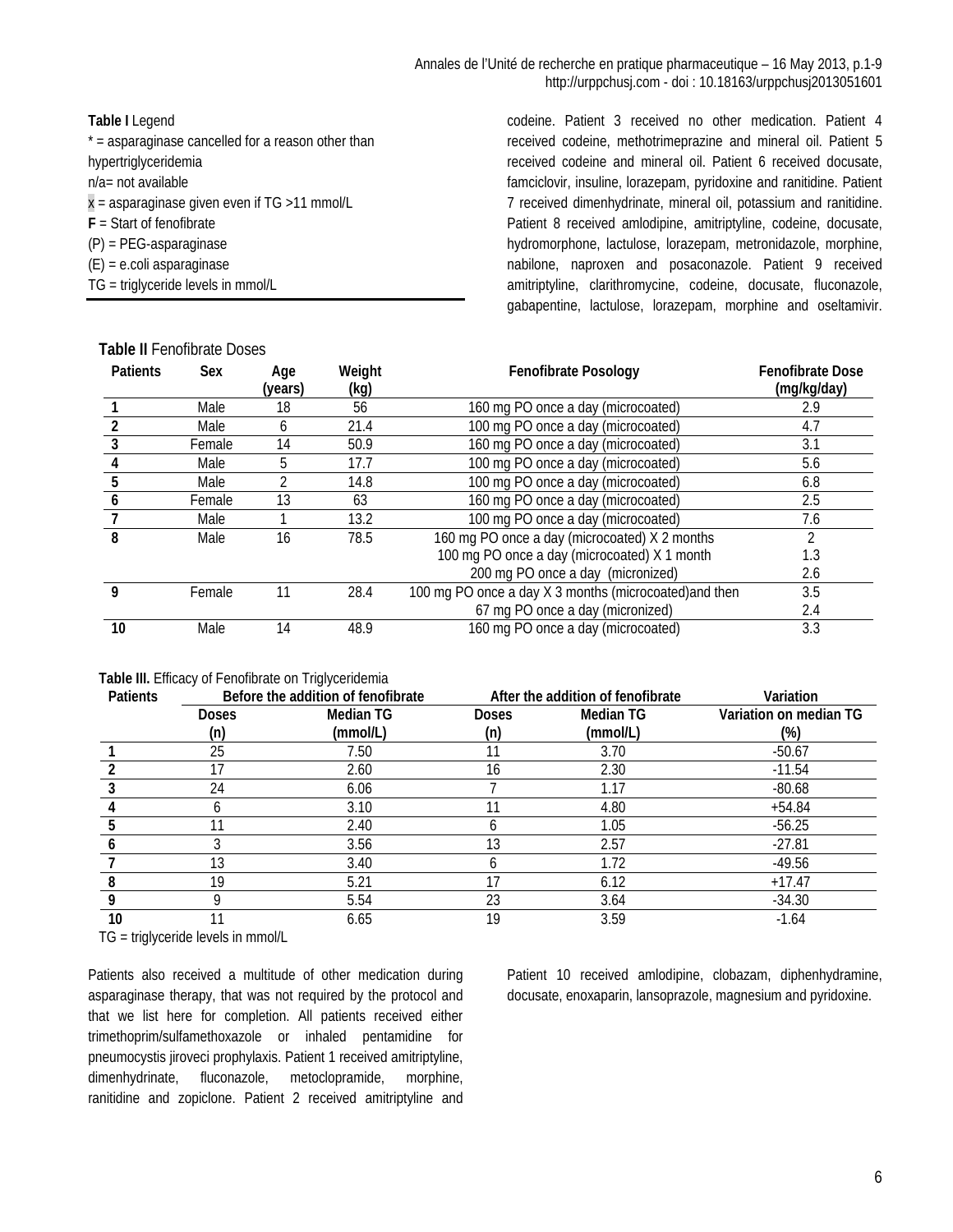## **Discussion**

To our knowledge this is the first report of fenofibrate administration in pediatric patients with hypertriglyceridemia secondary to asparaginase.

Our results show a 31% reduction in plasma TGs with fenofibrate for this population in the clinical setting. These results are comparable to a pediatric study done by Steinmetz et al. on the effect of fenofibrate in seventeen hyperlipimic patients between the ages of 4 and 19 years [16]. Before treatment they were all put on a low-lipid diet. Cholesterol intake was limited to no more than 300 mg/day and at least two-thirds of the daily lipid ration was polyunsaturated. After three to six months of dieting, the lipid levels still remained too high. Fenofibrate was started at 200 mg/day with a readjustment of the dose to 100 or 300 mg. The mean decrease in serum TGs level was 39% after three months of treatment. They also found that the higher the TGs concentration before treatment, the more pronounced the TG-lowering effects. We could not highlight such an association in our report. Temporary interruptions or irregularities in taking the drug accounted for most of the temporary increases in the lipid parameters, which were corrected rapidly when the patient showed greater discipline with regard to complying with the prescription. Again, since we had no precise data on the patients' medication compliance, we could not find such an association.

In our patient population, asparaginase therapy delays because of hypertriglyceridemia were important. The consolidation phase of the protocol with asparaginase is quite difficult for the patients' quality of life and prolonging this phase is not desirable. We observed that 23 doses of asparaginase were cancelled because of hypertriglyceridemia in our 10 patients before fenofibrate was added compared to eight doses after it was introduced. Considering that almost half of all the doses of asparaginase were given after fenofibrate was initiated, we consider this as sign of efficacy, i.e., a 65% reduction in dose cancellations.

In the five children under 12 years of age, the average dose of fenofibrate was 5.1 mg/kg/day, but the range varied from 2.4 to 7.6. Even though fenofibrate is not approved in pediatrics, the recommended dose for children is 5 mg/kg/day (fenofibrate or micronized fenofibrate). Fenofibrate administration has been reported in children aged four and over. 17 As the recommended dosing in pediatrics is 5 mg/kg/day (micronized), this level was for the most part respected. However, for the two younger patients (one and two years old), the dose was higher. Patients who were 12 years or older received adult doses. In the adult population, the recommended daily dose of film-coated fenofibrate (Lipidil Supra®) is 160 mg once a day up to a maximal dose of 200 mg.18

In our patients, the average age was ten years and seven out of ten patients were boys. This is not representative of the usual ALL population (based on DFCI 95-01) that was 56% male with a mean age of 4.6 years.19

Unfortunately, we obtained data on the diet of only half of the patients. For the patients for whom we did not have any data, it is not known whether it was because they were not put on a low-lipid diet or because the diet was simply not noted.

Considering that hypertriglyceridemia secondary to asparaginase requires a very restrictive diet that is very difficult to follow by patients and that has serious consequences on the quality of life, fenofibrate is now more rapidly introduced for these patients before waiting for the results of a lipid lowering diet. Fenofibrate in addition to a low-lipid diet may help improve the efficacy of the diet.

Of all the concurrent medications patients were taking, only dexrazoxane and corticosteroids were associated with hypertriglyceridemia. Altought hypertriglyceridemia associated with dexrazoxane is anectodal [20], corticosteroids, are a well known cause of lipid abnormalities and notably hypertriglyceridemia [4,13-14,21-23]. Steroids are catabolic and cause fatty acid mobilization from adipose tissue, leading to an increase in free fatty acid (FFA) levels in serum [21-23]. Elevated FFA levels increase triglyceride synthesis and secretion [21]. It is noteworthy that 8/10 patients were on high-dose corticosteroids (prednisone 120 mg/m2 or dexamethasone 18 mg/m2). We found higher TG levels on the week following the five days of corticosteroids.

# **Conclusion**

Fenofibrate can be an effective way to reduce hypertriglyceridemia secondary to asparaginase in pediatric ALL patients. It should be used after a nonpharmacologic treatment has been tried such as a hypolipidic diet but should not be delayed if the diet required is too restrictive for patients and if doses of asparaginase are delayed or cancelled because of hypertriglyceridemia. We recommend that fenofibrate treatment be initiated at 5 mg/kg/day (micronized) for children under 12 years old and 160 to 200 mg/day (microcoated) for children 12 years old and older. Prospective studies will help document this effect.

**Reviewer**: None.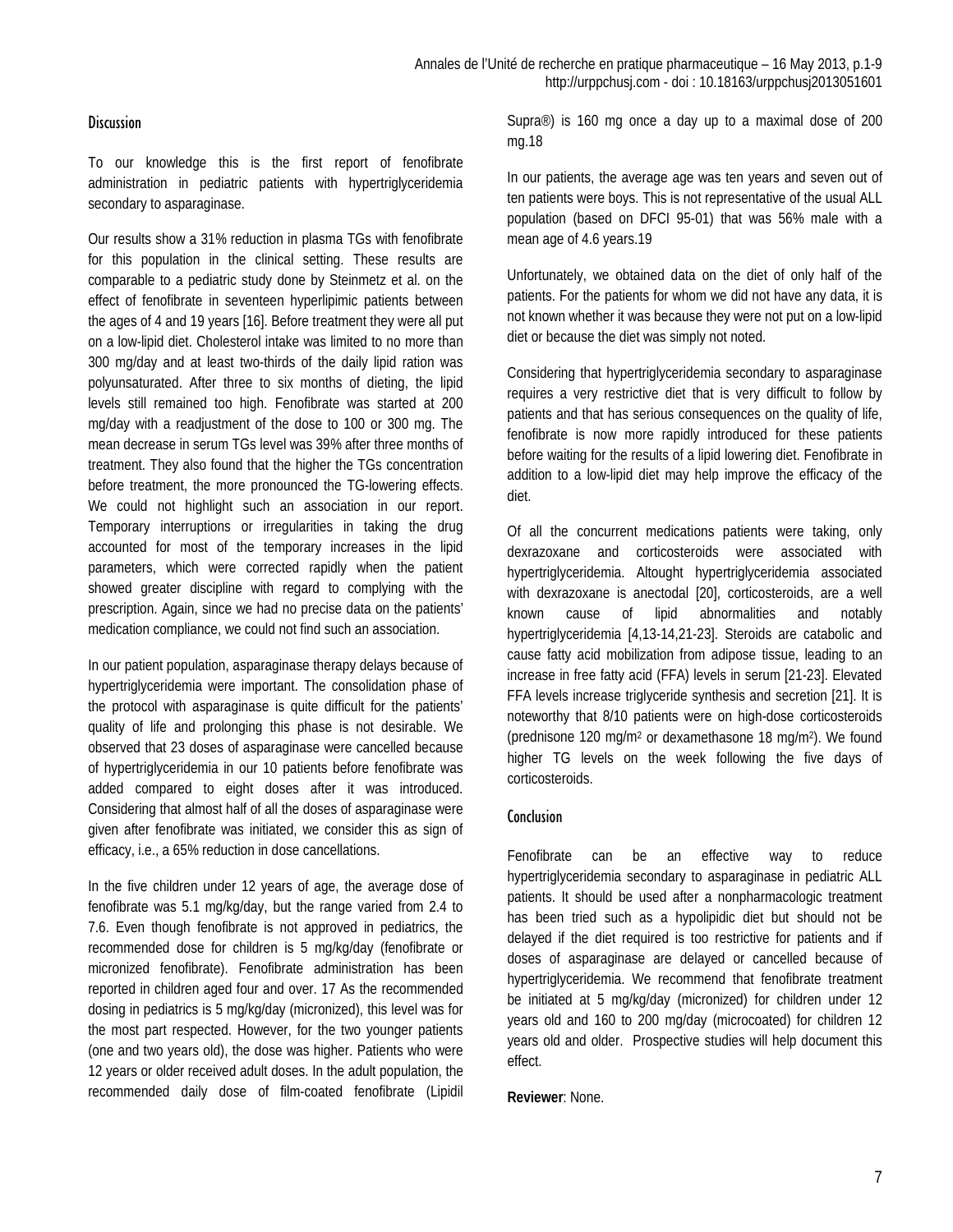**Funding**: None.

**Conflict of interest**: Authors declare that they have no conflict of interest.

# Références

- 1. Ridola V, Buonuomo PS, Maurizi P, et al. Severe acute hypertriglyceridemia during acute lymphoblastic leukemia induction successfully treated with plasmapheresis. Pediatr Blood Cancer 2008;50:378-80.
- 2. Cremer P, Lakomek M, Beck W, et al. The effect of Lasparaginase on lipid metabolism during induction chemotherapy of childhood lymphoblastic leukaemia. Eur J Pediatr 1988;147:64-7.
- 3. Kfoury-Baz EM, Nassar RA, Tanios RF, et al. Plasmapheresis in asparaginase-induced hypertriglyceridemia. Transfusion 2008;48:1227-30.
- 4. Parsons SK, Skapek SX, Neufeld EJ, et al. Asparaginase-associated lipid abnormalities in children with acute lymphoblastic leukemia. Blood 1997;89:1886- 95.
- 5. Cohen H, Bielorai B, Harats D, et al. Conservative treatment of L-asparaginase-associated lipid abnormalities in children with acute lymphoblastic leukemia. Pediatr Blood Cancer 2010;54:703-6.
- 6. Keung YK, Rizk R, Wu XY, et al. Drug-induced hypertriglyceridemia with and without pancreatitis. South Med J 1999;92:912-4.
- 7. Zollner N, Heimstadt P. Effects of a single administration of L-asparaginase on serum lipids. Nutr Metab 1971;13:344-8.
- 8. Astaldi G, Micu D, Micu M. Effect of L-asparaginase on serum-cholesterol. Lancet 1970;1:1113-4.
- 9. Yuan G, Al-Shali KZ, Hegele RA. Hypertriglyceridemia: its etiology, effects and treatment. CMAJ 2007;176:1113- 20.
- 10. Dietel V, Buhrdel P, Hirsch W, et al. Cerebral sinus occlusion in a boy presenting with asparaginase-induced hypertriglyceridemia. Klin Padiatr 2007;219:95-6.
- 11. Hoogerbrugge N, Jansen H, Hoogerbrugge PM. Transient hyperlipidemia during treatment of ALL with Lasparaginase is related to decreased lipoprotein lipase activity. Leukemia 1997;11:1377-9.
- 12. Tozuka M, Yamauchi K, Hidaka H, et al. Characterization of hypertriglyceridemia induced by L-asparaginase

therapy for acute lymphoblastic leukemia and malignant lymphoma. Ann Clin Lab Sci 1997;27:351-7.

- 13. Halton JM, Nazir DJ, McQueen MJ, et al. Blood lipid profiles in children with acute lymphoblastic leukemia. Cancer 1998;83:379-84.
- 14. Steinherz PG. Transient, severe hyperlipidemia in patients with acute lymphoblastic leukemia treated with prednisone and asparaginase. Cancer 1994;74:3234-9.
- 15. Balfour JA, McTavish D, Heel RC. Fenofibrate. A review of its pharmacodynamic and pharmacokinetic properties and therapeutic use in dyslipidaemia. Drugs 1990;40:260-90.
- 16. Steinmetz J, Morin C, Panek E, et al. Biological variations in hyperlipidemic children and adolescents treated with fenofibrate. Clin Chim Acta 1981;112:43-53.
- 17. Micromedex® Healthcare Series [database online]. Greenwood Village Colorado. Thomson Reuters (Healthcare) Inc. Updated periodically.
- 18. Canadian Pharmacists Association. Compendium of pharmaceuticals and specialties. Canadian Pharmacists Association. Edition 2009. Ottawa, Canada.
- 19. Moghrabi A, Levy DE, Asselin B, et al. Results of the Dana-Farber Cancer Institute ALL Consortium Protocol 95-01 for children with acute lymphoblastic leukemia. Blood 2007;109:896-904.
- 20. Holcenberg JS, Tutsch KD, Earhart RH, et al. [Phase I](http://www.ncbi.nlm.nih.gov/pubmed/3089595)  [study of ICRF-187 in pediatric cancer patients and](http://www.ncbi.nlm.nih.gov/pubmed/3089595)  [comparison of its pharmacokinetics in children and](http://www.ncbi.nlm.nih.gov/pubmed/3089595)  [adults.](http://www.ncbi.nlm.nih.gov/pubmed/3089595) Cancer Treat Rep 1986;70:703-9.
- 21. Amin SB, Sinkin RA, McDermott MP, et al. [Lipid](http://www.ncbi.nlm.nih.gov/pubmed/10437750)  [intolerance in neonates receiving dexamethasone for](http://www.ncbi.nlm.nih.gov/pubmed/10437750)  [bronchopulmonary dysplasia.](http://www.ncbi.nlm.nih.gov/pubmed/10437750) Arch Pediatr Adolesc Med 1999;153:795-800.
- 22. Dullaart RP, Schols JL, van der Steege G, et al. [Glucocorticoid replacement is associated with](http://www.ncbi.nlm.nih.gov/pubmed/18221399)  [hypertriglyceridaemia, elevated glucose and higher non-](http://www.ncbi.nlm.nih.gov/pubmed/18221399)[HDL cholesterol and may diminish the association of](http://www.ncbi.nlm.nih.gov/pubmed/18221399)  [HDL cholesterol with the -629C>A CETP promoter](http://www.ncbi.nlm.nih.gov/pubmed/18221399)